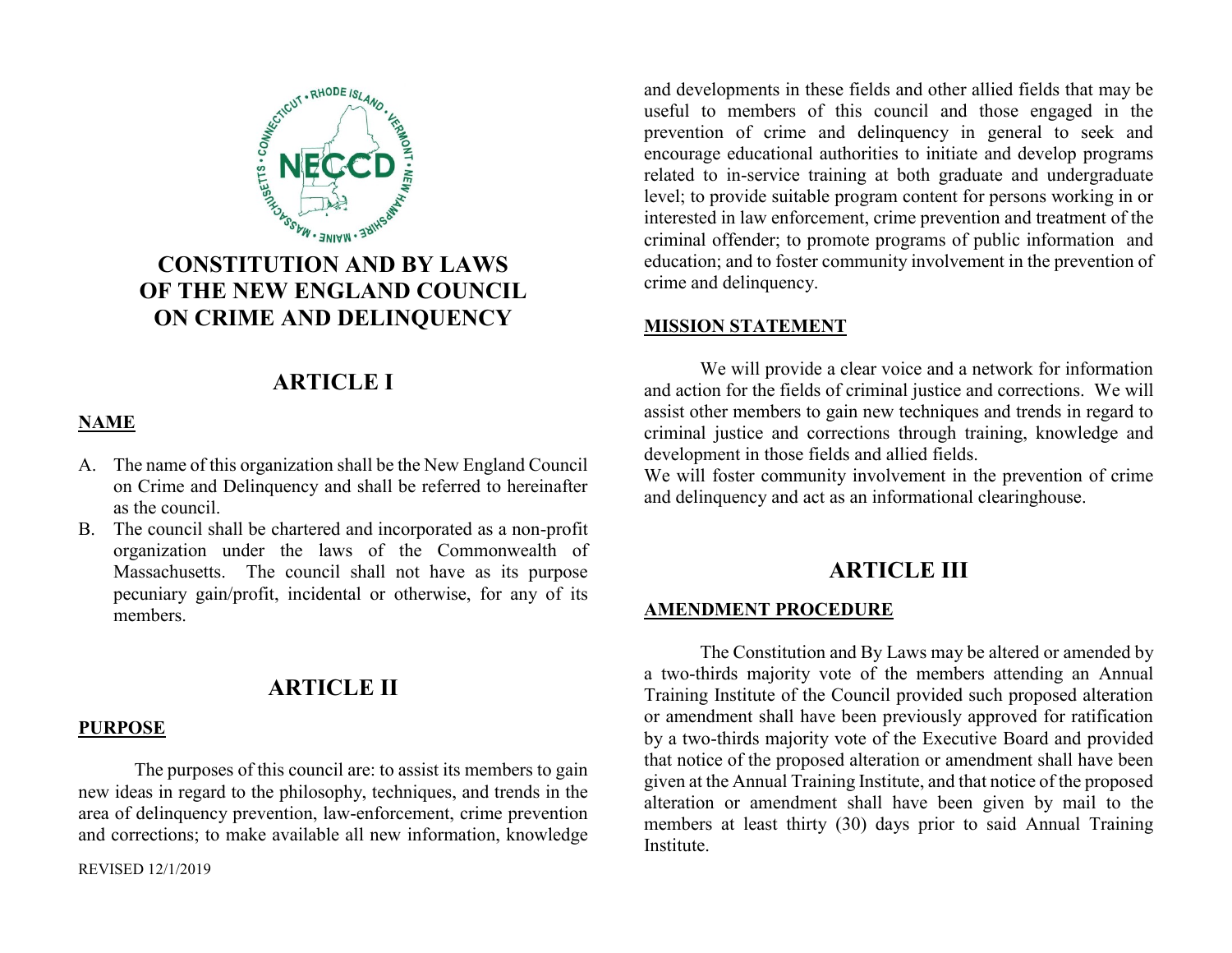### **ARTICLE IV**

#### **MEMBERSHIP**

- A. Membership in the Council shall be open to practitioners, supervisors, administrators, officers, students, volunteers and employees of all agencies and organizations engaged in the practice, study, planning or administration of any phase of crime and delinquency; including those in prevention, probation, law enforcement, institutional treatment, corrections and parole; whether such agencies be publicly or privately supported, including interested citizens. All members must pay annual dues to the Treasurer or upon registration at the Annual Training Institute. The amount of dues will be established by the Executive Board. The President of the Council shall forward a list of all conference registrants to the Secretary with sixty (60) days after the conference.
- B. **Honorary Life Membership** may be bestowed by a two-Thirds majority vote of the membership at the Annual Training Institute (upon a recommendation by the Executive Board) of any Council member upon retirement, past Presidents of the Council, or individuals who have made a special contribution in the field of crime and delinquency control.

### **ARTICLE V**

#### **AFFILIATION/SPONSORSHIP**

The Council may affiliate/co-sponsor with such associations and/or organizations that share the same purpose and goals as the Council, consistent with Article II of this Constitution and By Laws, provided by a two-thirds majority vote of the Executive Board.

### **ARTICLE VI**

#### **OFFICERS**

- A. The officers of the Council shall be a President, Vice President, Recording Secretary, and Treasurer. All officers must be members in good standing, be in compliance with Article IV of this Constitution and By Laws and be willing and able to fulfill the office for which nominated.
- B. All Officers of the Council shall serve for a term of one (1) year and the ultimate management of the Council shall be vested in these officers. Officers of the Council, with the exception of the Recording Secretary and Treasurer, may not succeed themselves.
- C. Candidates for officers of the Counsel should state their intention in writing, and an election shall be held, at the last regularly scheduled Executive Board meeting prior to the Annual Training Institute. The elected officers will be announced at the business meeting at the Annual Training Institute. Upon announcement at the business meeting, the President shall thereafter preside at the meeting.
- D. An election will take place at the last regularly scheduled Executive Board meeting prior to the Annual Training Institute. The Constitution and By-Laws Chair will be responsible for tallying the votes immediately and the winners will be announced to those in attendance at the meeting. The elected officers will be formally announced to those in attendance at the business meeting that is held on the last morning of at the Annual Training Institute. Upon announcement at the business meeting, the President shall thereafter preside over at the meeting. At the first regularly scheduled Executive Board Meeting following the Annual Training Institute, the elected candidates for the positions of Secretary and Treasurer will assume their responsibilities.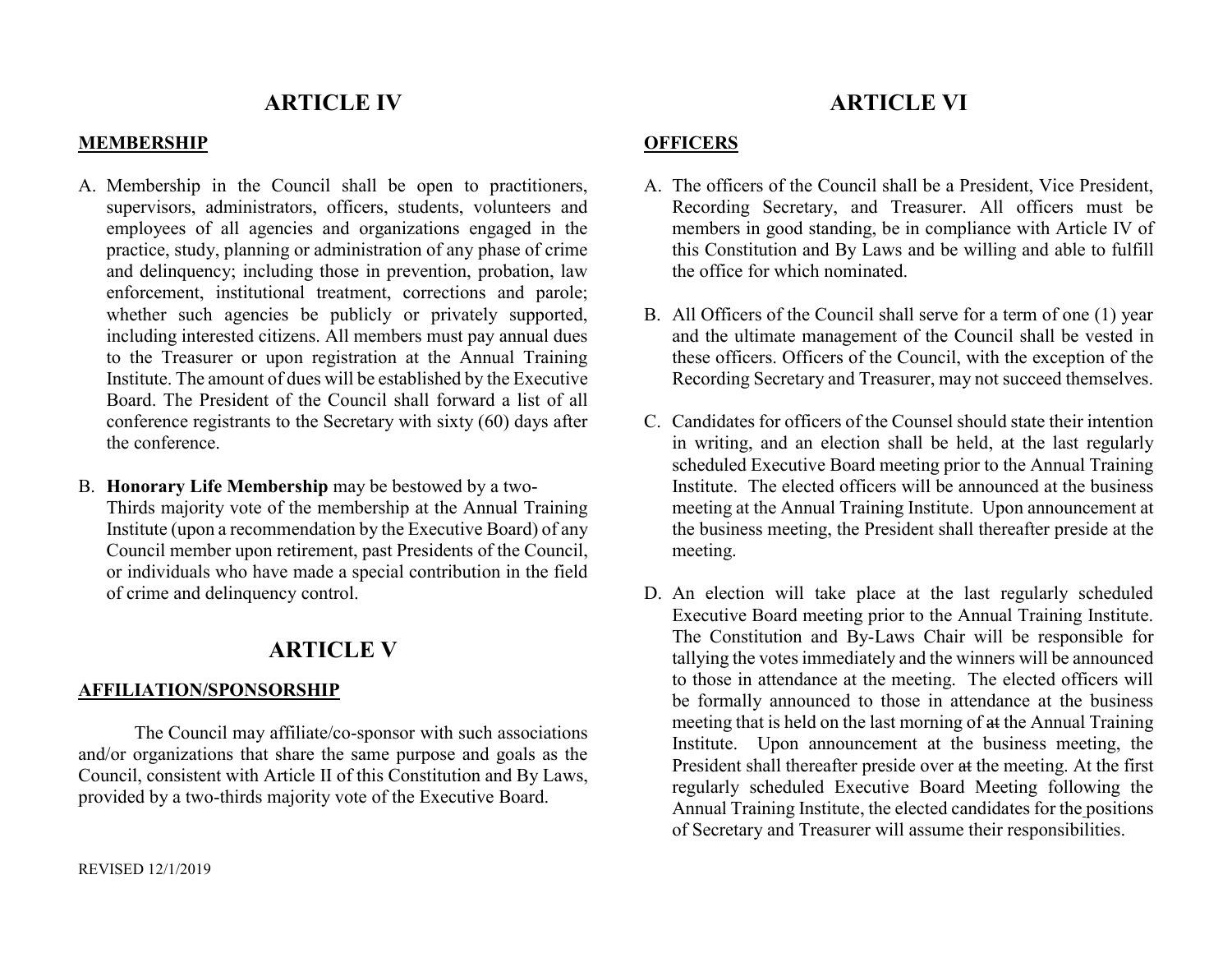E. There may be the position of Executive Director who shall be elected by a majority vote of the Executive Board and serve at the discretion of the Executive Board. Candidates should submit their intentions in writing to the current Officers of the Council and the By-Laws Chair in the form of a signed letter of candidacy within the nominations period, which will be designated as two weeks prior to the last regularly scheduled Executive Board meeting prior to the Annual Training Institute. The Recording Secretary will be responsible to inform the Executive Board of all candidates running for the Executive Director immediately following the nomination period. The salary or hourly rate shall be determined by the Executive Board and any expenses incurred shall be pre-approved by the Executive Board.

## **ARTICLE VII**

#### **DUTIES OF OFFICERS**

- A. The President shall be responsible for the following duties:
	- 1. Conduct the business of the Council and be an ex-officio member of all committees of the Council;
	- 2. Administer the affairs of the Council;
	- 3. Presiding Officer of the Executive Board; and
	- 4. General Chairman of the Annual Training Institute.
- B. The Vice President shall act in the capacity of the President during the absence or incapacity of the President.
- C. The Recording Secretary shall be responsible for the following duties:
	- 1. Assist the Executive Director with correspondence and other related duties as required.
	- 2. Maintain and distribute minutes of the Executive Board Meeting and minutes of any meeting of members of the Council.
- 3. Keep the Constitution and By Laws, roster and committee lists ready for reference.
- 4. Issue membership cards and maintain membership records.
- 5. Attend to such other duties as the Council or the Executive Board may, from time to time request.
- D. The Treasurer shall be responsible for the following duties:
	- 1. Maintain all receipts, disbursements and accounting of the Council;
	- 2. Coordinate with the Executive Director to prepare an annual budget for presentation to the Executive Board;
	- 3. Be bonded in such amount as the Executive Board shall stipulate;
	- 4. Be authorized to expend annually certain sums of money as voted and approved by the Executive Board. Such sums of money shall be expended to carry on the work of the Council and to provide some reasonable remuneration to said Treasurer for the time, effort and expenses incurred on behalf of the Council; all such expenditures shall be subject to an annual audit by the standing Audit Committee.
- E. The Executive Director's duties shall be in conformance with the directions of the Officers and Executive Board.

## **ARTICLE VIII**

### **EXECUTIVE BOARD**

A. There shall be an Executive Board which shall consist of the Officers of the Council (President, Vice President, Recording Secretary and Treasurer), the immediate Past President, corresponding secretary and thirty-six (36) additional members consisting of six (6) members and three (3) alternates from each of the six (6) New England States, who shall be elected as follows: During each annual conference, and prior to the annual

REVISED 12/1/2019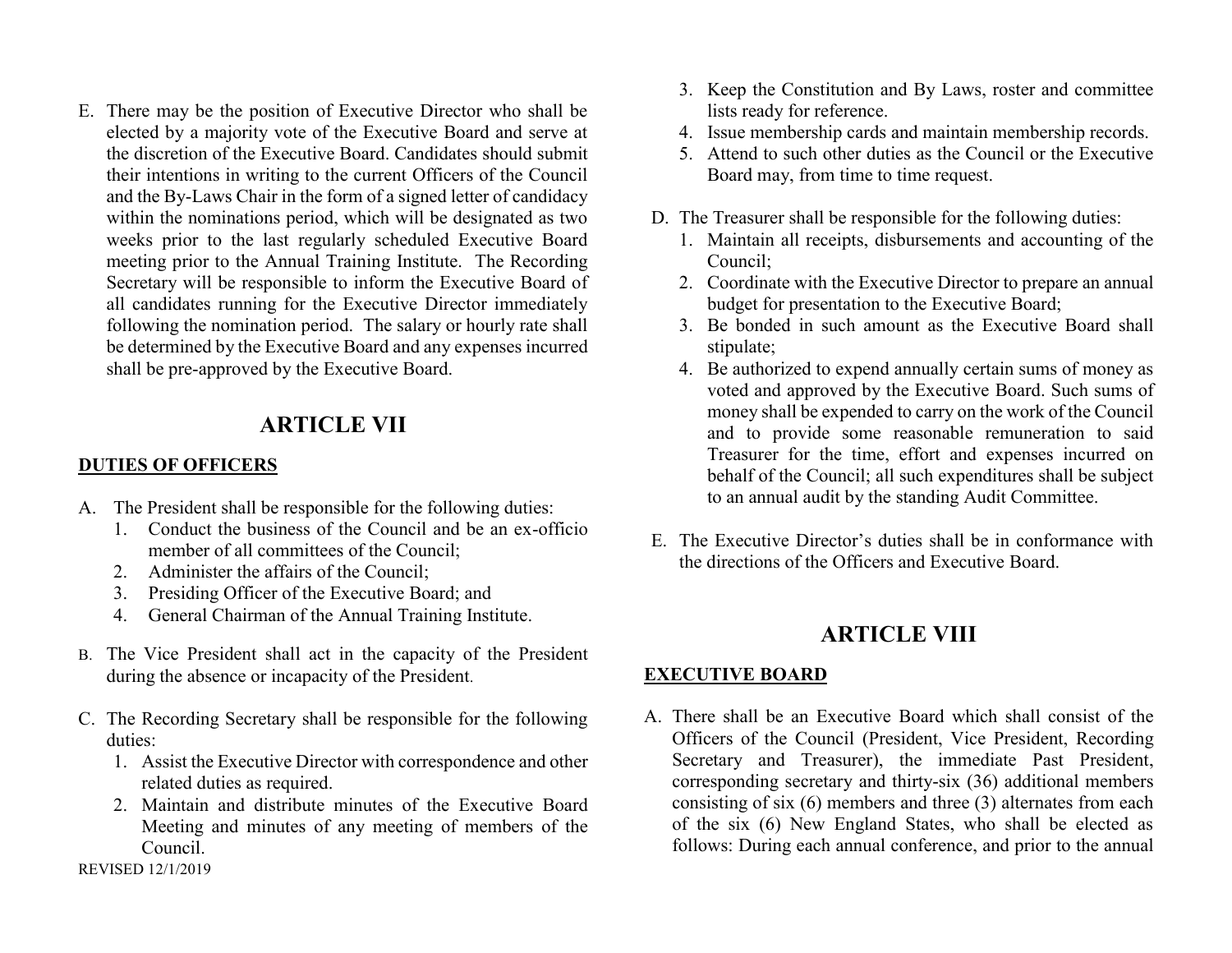business meeting of same, the Executive Board delegations {six (6) members} from each of the respective states shall conduct, or cause to be conducted, an individual caucus of its members in attendance and thereat and thereby elect a six (6) member Executive Board delegation from each of the respective New England States. Each state may select up to a maximum of three (3) members from their state to serve as Alternates. The Alternate may attend all meetings and fulfill the duties of a Delegate in their absence. The Alternate will have no voting privileges unless given a proxy vote by the respective State Chair for the absent member. The respective State Chair will notify the President at the scheduled meeting of the proxy vote.

- B. The position of Immediate Past president is one of guidance only; there are no official duties or responsibilities. The Corresponding Secretary shall be elected by the membership of the host State of the Annual Training Institute. The officers shall continue in office until their successors are elected.
- C. At the end of the host state's Annual Training Institute, the current President becomes the immediate Past President. Once the term of immediate Past President has been exhausted that individual shall be guaranteed a position of Delegate (or Alternate) on their respective state's board, unless they choose to opt out at that time.
- D. The Corresponding Secretary shall be responsible for the following duties:
	- 1. Assist the President with correspondence, preparation of agendas for Executive Board Meetings and Annual Training Institute.
	- 2. Take the minutes of the host State's Annual Training Institute planning meetings.
	- 3. Order supplies for the proper functioning of the Council.
- 4. Assist the Recording Secretary when required and will attend to such other duties as the Council or the Executive Board may, from time to time request.
- E. Twelve members shall constitute a quorum of the Executive Board, and simple majority vote shall govern.
- F. The Executive Board shall have power to fill, for the remainder of the term, all vacancies occurring in their numbers or in the Council officer positions, between annual elections. They shall hold a meeting no later than March 1 of each year, and upon the call of the President, as many more are necessary.

## **ARTICLE IX**

### **COMMITTEES**

The President of the Council shall, with the approval of the Executive Board, make all committee appointments. The President may create and appoint what special committees and annual committees deemed necessary in addition to the following standing committees:

- A. **Constitution and By Laws Committee** shall receive, review and evaluate suggested amendments or changes and submit same to the Executive Board and if approved, to the general membership at the Annual Training Institute.
- B. **Auditing Committee** shall annually examine, audit and certify all accounts, funds, financial statements and reports of the Council, and submit their report at the annual business meeting. The fiscal year of the organization shall be the calendar year, ending on December 31st of each year.
- C. **Membership/Registration Committee** shall promote membership in the Council, maintain a membership roster,